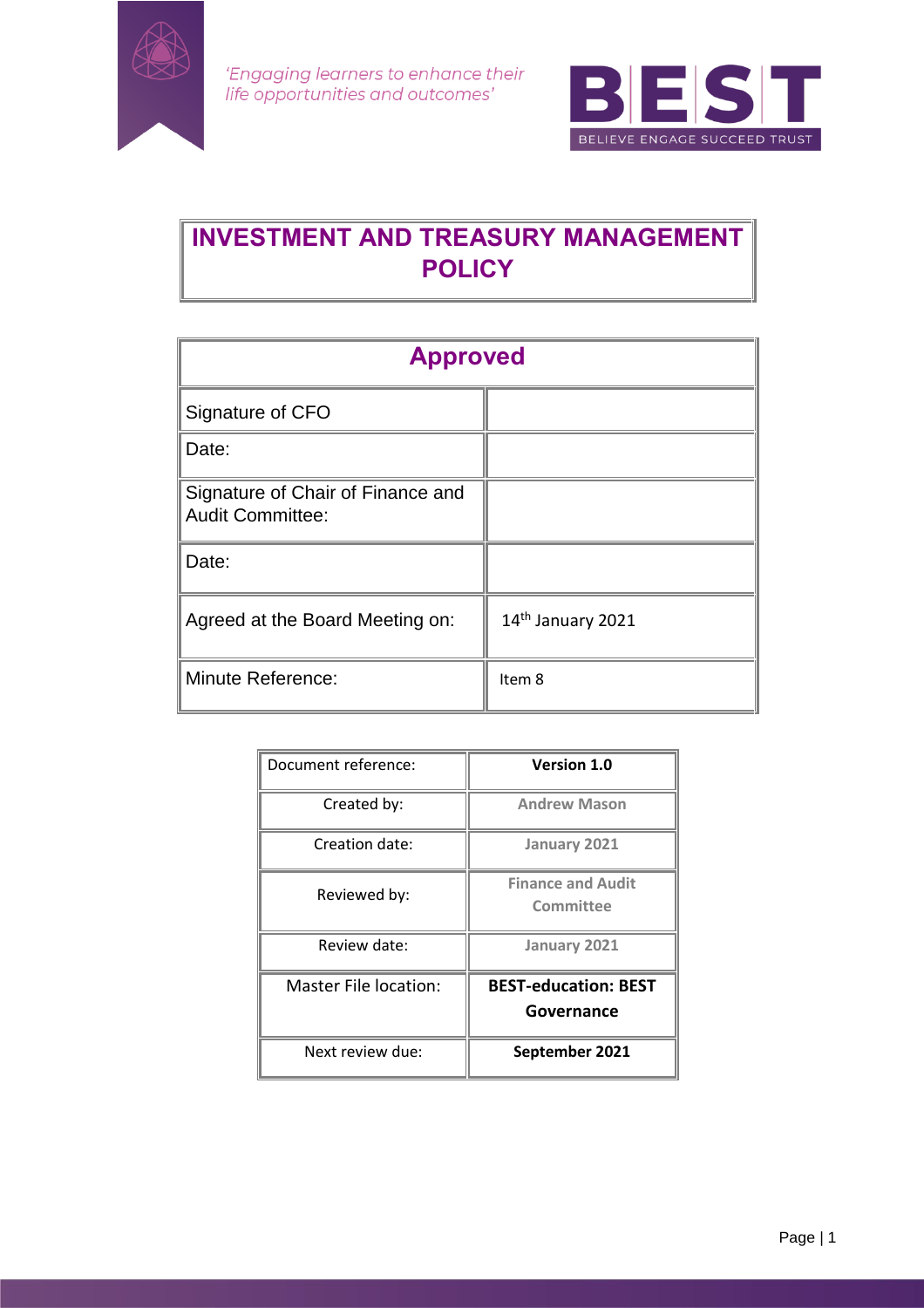# **1. INTRODUCTION**

The objectives of this policy are to ensure that the Trust:

- maintains sufficient cash balances in its current account to meet its day to day commitments
- invests surplus cash to earn an acceptable rate of return without undue risk
- complies with the Academies Financial Handbook and ensures that security of funds takes precedence over revenue maximization
- considers spreading risk between differing institutions to reduce risk
- maintain sufficient reserves to mitigate against future risks, whilst not holding unnecessarily high levels of reserves

There are a number of constraints placed upon academies in terms of fund management. One of these constraints is the inability to borrow funds. This constraint represents a key risk to the Trust in relation to financial planning and monitoring. One of the ways in which the Trust mitigates this risk is through the effective management of reserves, which provide alternative temporary funding streams should there be a delay in grant receipts or a sudden unforeseen increase in expenditure.

Treasury Management is defined as:

- the management of the Trust's cash flows, banking and investment transactions
- the management of the risks associated with these activities
- the pursuit of optimal returns consistent with those risks

# **2. RESPONSIBILITY**

The Accounting Officer (CEO) and Board of Trustees have overall responsibility for the security and management of funds. The day to day management of the treasury function is controlled by the Chief Financial Officer (CFO), who will liaise with the Accounting Officer and Board of Trustees in relation to investment decisions.

# **3. CASH FLOW FORECASTS**

The Chief Financial Officer will prepare and present monthly 12 months rolling cash flows to the Board of Trustees to identify expected cash balances throughout the year for investment opportunities and to provide early warning of low cash balances.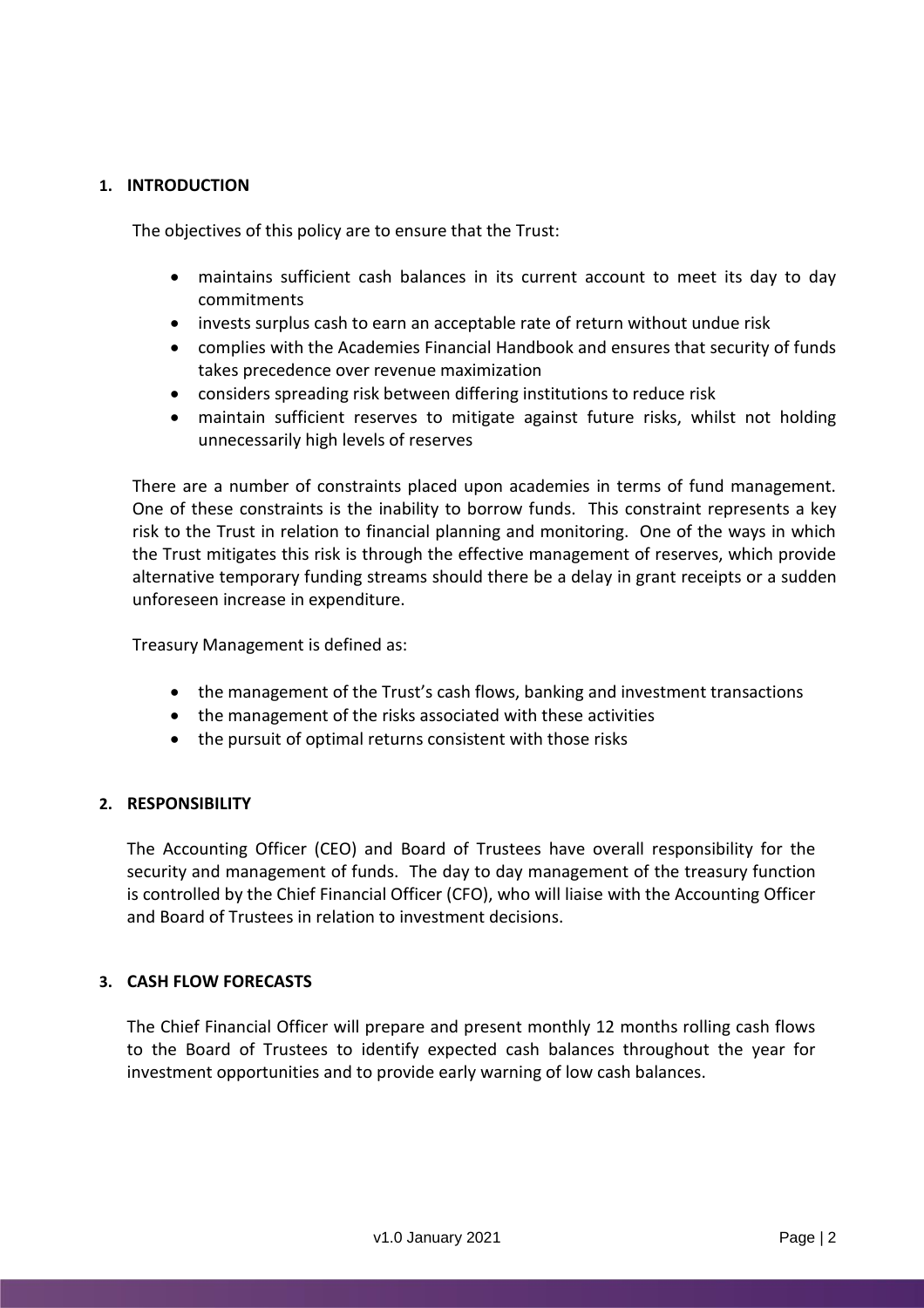### **4. BORROWING**

The Trust is not permitted to borrow without prior permission of the Secretary of State.

#### **5. DEPOSITS**

The Trust will operate an interest-bearing current account with a bank approved by the Board of Trustees and maintain sufficient balances to ensure there are adequate liquid funds to cover all immediate and forthcoming financial commitments, including maintaining a sufficient contingency for unexpected payments.

Monies surplus to the working requirements shall be invested in low risk deposit accounts or term deposits in regulated institutions.

The Academy will not take out any long-term deposits until reliable cash flow pattern has been established, and monies will only be paid into term deposits not exceeding six months. The Academy will only deposit funds with bodies protected by the Financial Services Compensation Scheme.

#### **6. LIMITS AND AUTHORITY**

The Board of Trustees has the power to:

- Give prior approval to the opening of new bank current accounts
- Give prior approval to any bank deposit with a maturity date exceeding six months
- Appoint a financial expert to advise on investments
- Reallocate reserves between schools

The Board of Trustees delegates authority to the Chief Financial Officer to place deposits in the trust's name, at approved institutions, subject to the agreed limits within this policy. No deposits will be placed without prior agreement with the Accounting Officer or other signatory subject to the relevant limits.

Authorised bank signatories of the Trust are set out in the Trust's Finance Policy.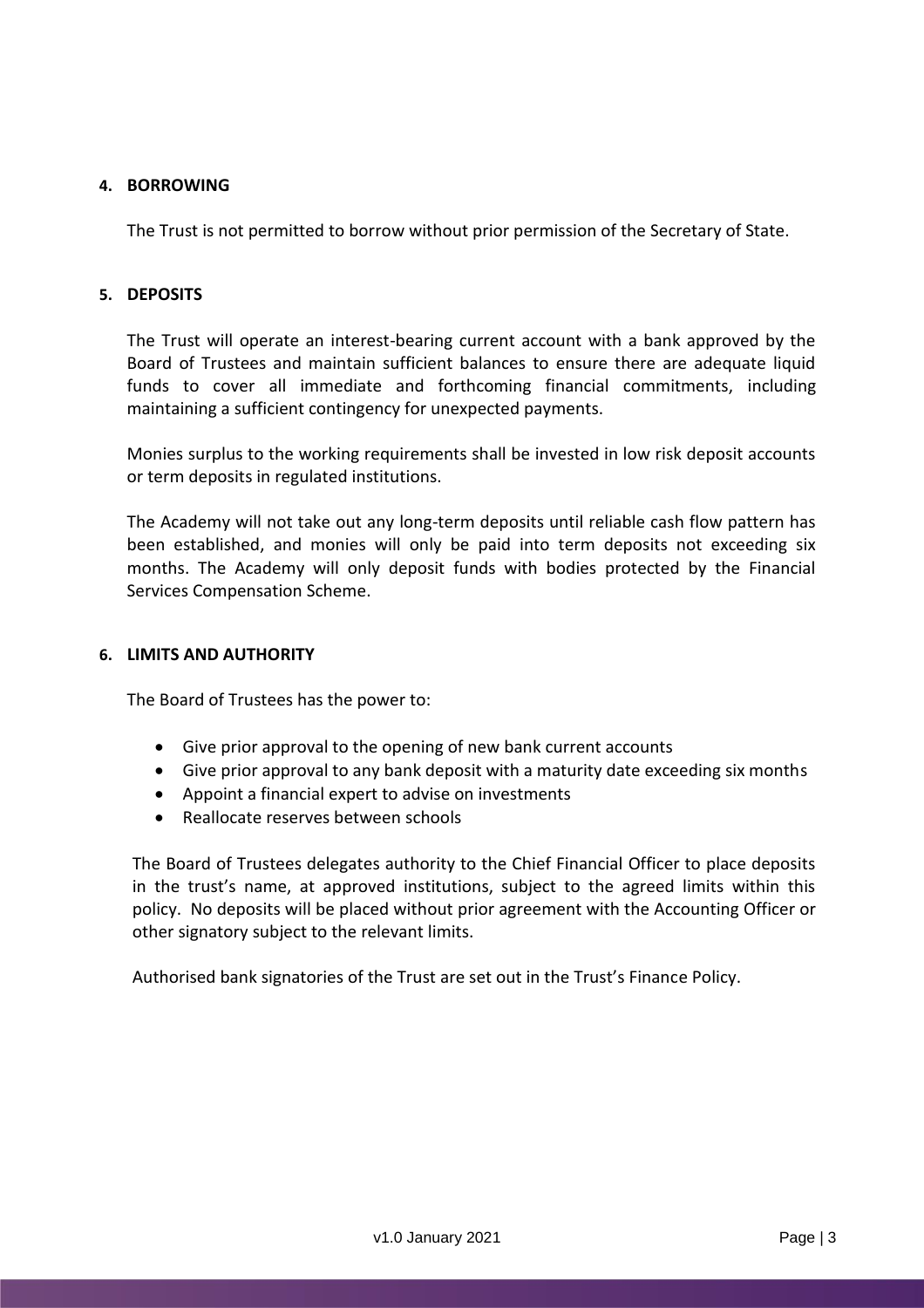# **7. REGISTER OF DEPOSITS**

The Chief Financial Officer will maintain a register of all deposits/investments held which will record:

- Institution with which deposit placed
- Date deposit placed
- Amount deposited
- Date of maturity
- Amount returned
- Rate of interest
- Interest earned

Only banks rated as A+ or above will be used for investment purposes.

#### **8. RESTRICTIONS ON CASH RESERVES**

The ESFA are able to set limits on the sum of GAG that can be carried forward from one year to the next. There are currently no limits in place. The DfE does expect Academy Trusts to use their allocated funding for the full benefit of their current pupils. Therefore, the Academy Trust will not build up a substantial surplus without having in place a clear plan for how it will be used to benefit our pupils.

#### **9. LEVEL OF CASH RESERVES**

The financial risks have been reviewed in terms of impact and likelihood as part of the strategic risk management process. The main financial risk to the Academy Trust is as follows:

- Managing its short-term cash flow effectively as a recently formed Trust with no cash management history
- Mitigating against future real terms funding cuts
- Mitigating against additional salary and pension costs

To cover the above, an amount equivalent to two month's expected cost will remain as free reserves.